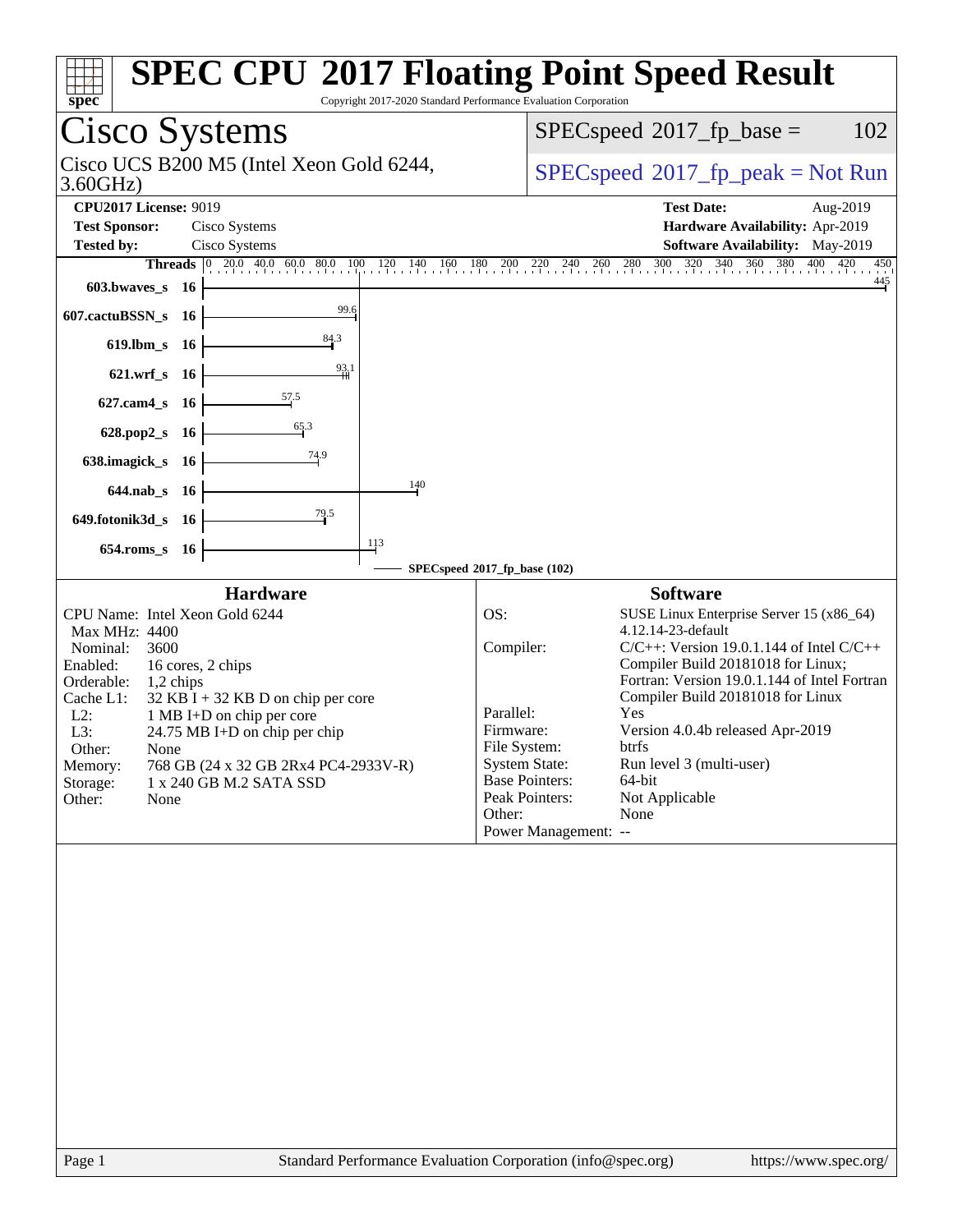

Copyright 2017-2020 Standard Performance Evaluation Corporation

# Cisco Systems

3.60GHz) Cisco UCS B200 M5 (Intel Xeon Gold 6244,  $SPECspeed^{\circ}2017\_fp\_peak = Not Run$  $SPECspeed^{\circ}2017\_fp\_peak = Not Run$ 

 $SPECspeed^{\circledcirc}2017_fp\_base = 102$  $SPECspeed^{\circledcirc}2017_fp\_base = 102$ 

**[CPU2017 License:](http://www.spec.org/auto/cpu2017/Docs/result-fields.html#CPU2017License)** 9019 **[Test Date:](http://www.spec.org/auto/cpu2017/Docs/result-fields.html#TestDate)** Aug-2019 **[Test Sponsor:](http://www.spec.org/auto/cpu2017/Docs/result-fields.html#TestSponsor)** Cisco Systems **[Hardware Availability:](http://www.spec.org/auto/cpu2017/Docs/result-fields.html#HardwareAvailability)** Apr-2019 **[Tested by:](http://www.spec.org/auto/cpu2017/Docs/result-fields.html#Testedby)** Cisco Systems **[Software Availability:](http://www.spec.org/auto/cpu2017/Docs/result-fields.html#SoftwareAvailability)** May-2019

## **[Results Table](http://www.spec.org/auto/cpu2017/Docs/result-fields.html#ResultsTable)**

|                             | <b>Base</b>    |                |                |                |       |                | <b>Peak</b> |                |                |              |                |              |                |              |
|-----------------------------|----------------|----------------|----------------|----------------|-------|----------------|-------------|----------------|----------------|--------------|----------------|--------------|----------------|--------------|
| <b>Benchmark</b>            | <b>Threads</b> | <b>Seconds</b> | Ratio          | <b>Seconds</b> | Ratio | <b>Seconds</b> | Ratio       | <b>Threads</b> | <b>Seconds</b> | <b>Ratio</b> | <b>Seconds</b> | <b>Ratio</b> | <b>Seconds</b> | <b>Ratio</b> |
| 603.bwayes_s                | 16             | 132            | 446            | 133            | 445   | 132            | 445         |                |                |              |                |              |                |              |
| 607.cactuBSSN s             | 16             | 167            | 99.8           | 168            | 99.1  | 167            | 99.6        |                |                |              |                |              |                |              |
| $619.$ lbm s                | 16             | 62.5           | 83.8           | 62.1           | 84.3  | 62.0           | 84.5        |                |                |              |                |              |                |              |
| $621.wrf$ s                 | 16             | 140            | 94.7           | 145            | 91.4  | 142            | 93.1        |                |                |              |                |              |                |              |
| $627$ .cam4 s               | 16             | 154            | 57.6           | 154            | 57.5  | 155            | 57.3        |                |                |              |                |              |                |              |
| $628.pop2_s$                | 16             | 181            | 65.5           | 183            | 65.0  | 182            | 65.3        |                |                |              |                |              |                |              |
| 638.imagick_s               | 16             | <u> 193</u>    | 74.9           | 193            | 74.8  | 192            | 75.0        |                |                |              |                |              |                |              |
| $644$ .nab s                | 16             | <u>125</u>     | <b>140</b>     | 125            | 140   | 125            | 140         |                |                |              |                |              |                |              |
| 649.fotonik3d s             | 16             | 114            | 79.8           | 115            | 79.0  | 115            | 79.5        |                |                |              |                |              |                |              |
| $654$ .roms s               | 16             | 140            | 113            | 140            | 113   | 139            | 113         |                |                |              |                |              |                |              |
| $SPECspeed*2017_fp\_base =$ |                |                | 102            |                |       |                |             |                |                |              |                |              |                |              |
| $SPECspeed*2017$ fp peak =  |                |                | <b>Not Run</b> |                |       |                |             |                |                |              |                |              |                |              |

Results appear in the [order in which they were run.](http://www.spec.org/auto/cpu2017/Docs/result-fields.html#RunOrder) Bold underlined text [indicates a median measurement](http://www.spec.org/auto/cpu2017/Docs/result-fields.html#Median).

### **[Operating System Notes](http://www.spec.org/auto/cpu2017/Docs/result-fields.html#OperatingSystemNotes)**

Stack size set to unlimited using "ulimit -s unlimited"

## **[General Notes](http://www.spec.org/auto/cpu2017/Docs/result-fields.html#GeneralNotes)**

Environment variables set by runcpu before the start of the run: KMP\_AFFINITY = "granularity=fine,compact" LD\_LIBRARY\_PATH = "/home/cpu2017/lib/ia32:/home/cpu2017/lib/intel64" OMP\_STACKSIZE = "192M"

 Binaries compiled on a system with 1x Intel Core i9-7900X CPU + 32GB RAM memory using Redhat Enterprise Linux 7.5 Transparent Huge Pages enabled by default Prior to runcpu invocation Filesystem page cache synced and cleared with: sync; echo 3> /proc/sys/vm/drop\_caches NA: The test sponsor attests, as of date of publication, that CVE-2017-5754 (Meltdown) is mitigated in the system as tested and documented. Yes: The test sponsor attests, as of date of publication, that CVE-2017-5753 (Spectre variant 1) is mitigated in the system as tested and documented. Yes: The test sponsor attests, as of date of publication, that CVE-2017-5715 (Spectre variant 2) is mitigated in the system as tested and documented.

## **[Platform Notes](http://www.spec.org/auto/cpu2017/Docs/result-fields.html#PlatformNotes)**

BIOS Settings: Intel HyperThreading Technology set to Disabled CPU performance set to Enterprise

**(Continued on next page)**

Page 2 Standard Performance Evaluation Corporation [\(info@spec.org\)](mailto:info@spec.org) <https://www.spec.org/>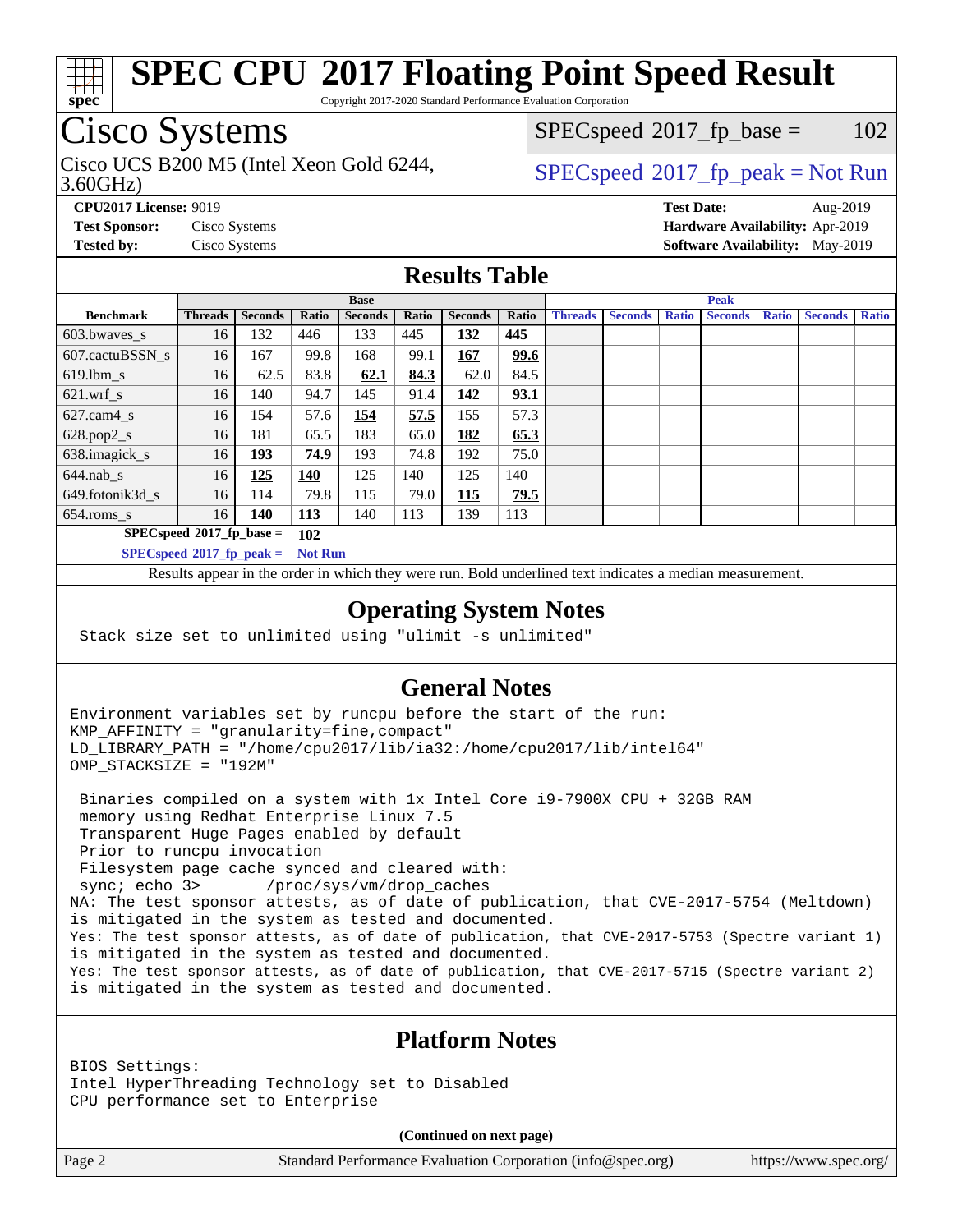

Copyright 2017-2020 Standard Performance Evaluation Corporation

## Cisco Systems

Cisco UCS B200 M5 (Intel Xeon Gold 6244, 3.60GHz)

 $SPECspeed^{\circ}2017\_fp\_base = 102$  $SPECspeed^{\circ}2017\_fp\_base = 102$ 

 $SPEC speed^{\circ}2017\_fp\_peak = Not Run$ 

**[Test Sponsor:](http://www.spec.org/auto/cpu2017/Docs/result-fields.html#TestSponsor)** Cisco Systems **[Hardware Availability:](http://www.spec.org/auto/cpu2017/Docs/result-fields.html#HardwareAvailability)** Apr-2019

**[CPU2017 License:](http://www.spec.org/auto/cpu2017/Docs/result-fields.html#CPU2017License)** 9019 **[Test Date:](http://www.spec.org/auto/cpu2017/Docs/result-fields.html#TestDate)** Aug-2019 **[Tested by:](http://www.spec.org/auto/cpu2017/Docs/result-fields.html#Testedby)** Cisco Systems **[Software Availability:](http://www.spec.org/auto/cpu2017/Docs/result-fields.html#SoftwareAvailability)** May-2019

### **[Platform Notes \(Continued\)](http://www.spec.org/auto/cpu2017/Docs/result-fields.html#PlatformNotes)**

Page 3 Standard Performance Evaluation Corporation [\(info@spec.org\)](mailto:info@spec.org) <https://www.spec.org/> Power Performance Tuning set to OS Controls SNC set to Disabled IMC Interleaving set to Auto Patrol Scrub set to Disabled Sysinfo program /home/cpu2017/bin/sysinfo Rev: r5974 of 2018-05-19 9bcde8f2999c33d61f64985e45859ea9 running on linux-db10 Sun Aug 18 19:18:57 2019 SUT (System Under Test) info as seen by some common utilities. For more information on this section, see <https://www.spec.org/cpu2017/Docs/config.html#sysinfo> From /proc/cpuinfo model name : Intel(R) Xeon(R) Gold 6244 CPU @ 3.60GHz 2 "physical id"s (chips) 16 "processors" cores, siblings (Caution: counting these is hw and system dependent. The following excerpts from /proc/cpuinfo might not be reliable. Use with caution.) cpu cores : 8 siblings : 8 physical 0: cores 1 4 9 17 18 19 25 27 physical 1: cores 2 3 4 17 18 24 25 27 From lscpu: Architecture: x86\_64 CPU op-mode(s): 32-bit, 64-bit Byte Order: Little Endian  $CPU(s):$  16 On-line CPU(s) list: 0-15 Thread(s) per core: 1 Core(s) per socket: 8 Socket(s): 2 NUMA node(s): 2 Vendor ID: GenuineIntel CPU family: 6 Model: 85 Model name: Intel(R) Xeon(R) Gold 6244 CPU @ 3.60GHz Stepping: 6 CPU MHz: 3600.000 CPU max MHz: 4400.0000<br>CPU min MHz: 1200.0000 CPU min MHz: BogoMIPS: 7200.00 Virtualization: VT-x L1d cache: 32K<br>
L1i cache: 32K  $L1i$  cache: L2 cache: 1024K L3 cache: 25344K **(Continued on next page)**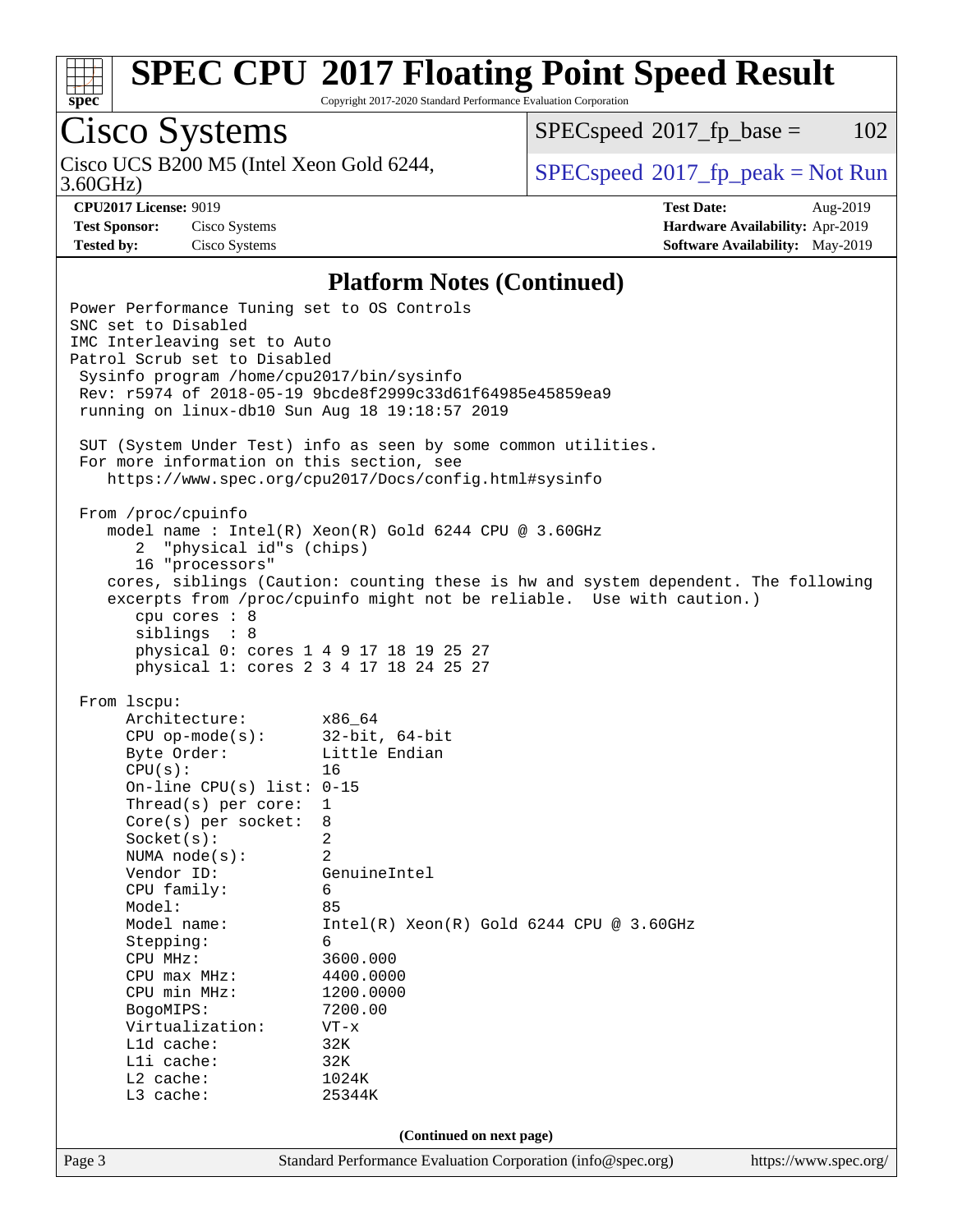

Page 4 Standard Performance Evaluation Corporation [\(info@spec.org\)](mailto:info@spec.org) <https://www.spec.org/>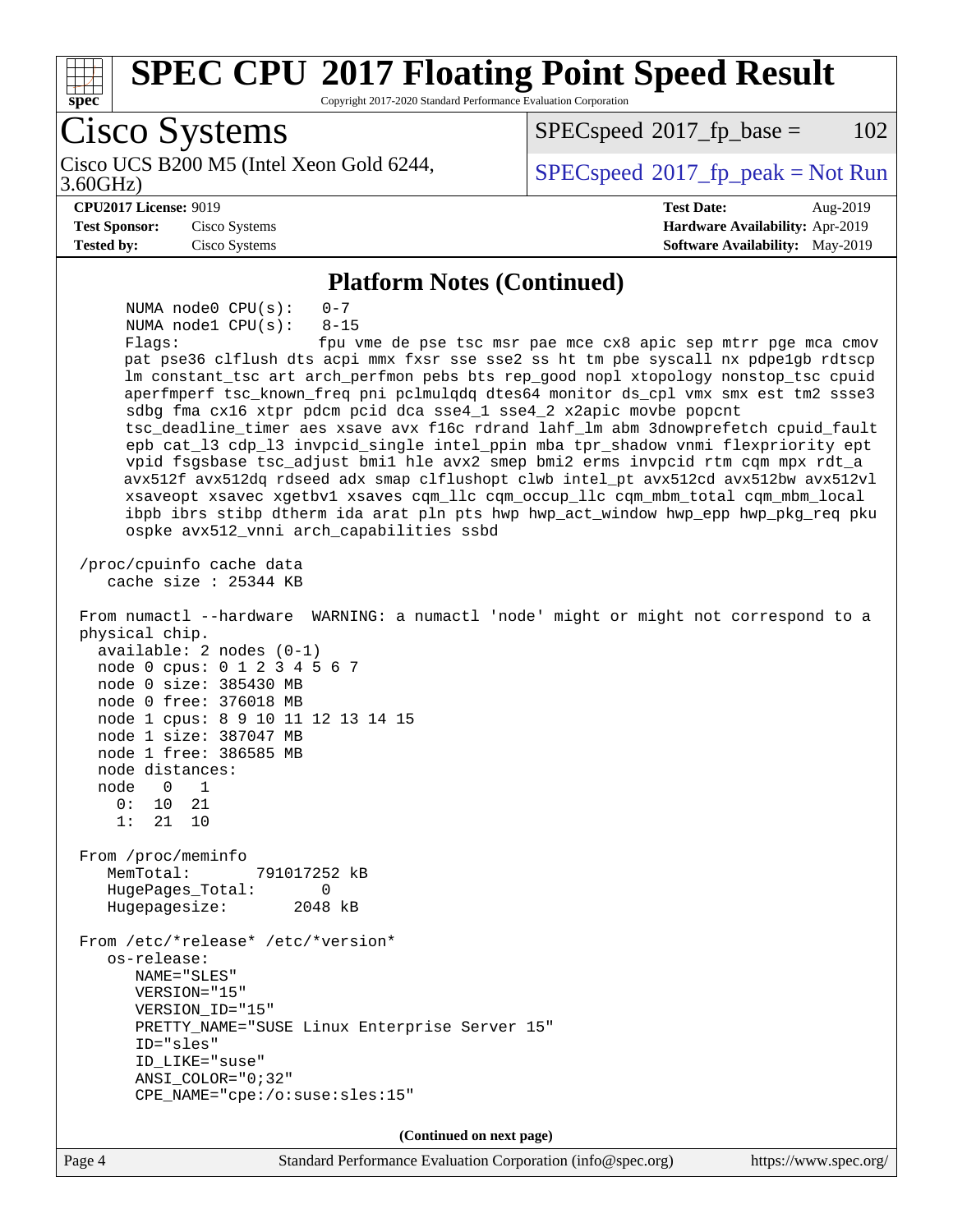

Copyright 2017-2020 Standard Performance Evaluation Corporation

## Cisco Systems

3.60GHz) Cisco UCS B200 M5 (Intel Xeon Gold 6244,  $SPECspeed^{\circ}2017\_fp\_peak = Not Run$  $SPECspeed^{\circ}2017\_fp\_peak = Not Run$ 

 $SPECspeed^{\circledcirc}2017_fp\_base = 102$  $SPECspeed^{\circledcirc}2017_fp\_base = 102$ 

**[Tested by:](http://www.spec.org/auto/cpu2017/Docs/result-fields.html#Testedby)** Cisco Systems **[Software Availability:](http://www.spec.org/auto/cpu2017/Docs/result-fields.html#SoftwareAvailability)** May-2019

**[CPU2017 License:](http://www.spec.org/auto/cpu2017/Docs/result-fields.html#CPU2017License)** 9019 **[Test Date:](http://www.spec.org/auto/cpu2017/Docs/result-fields.html#TestDate)** Aug-2019 **[Test Sponsor:](http://www.spec.org/auto/cpu2017/Docs/result-fields.html#TestSponsor)** Cisco Systems **[Hardware Availability:](http://www.spec.org/auto/cpu2017/Docs/result-fields.html#HardwareAvailability)** Apr-2019

### **[Platform Notes \(Continued\)](http://www.spec.org/auto/cpu2017/Docs/result-fields.html#PlatformNotes)**

uname -a:

 Linux linux-db10 4.12.14-23-default #1 SMP Tue May 29 21:04:44 UTC 2018 (cd0437b) x86\_64 x86\_64 x86\_64 GNU/Linux

Kernel self-reported vulnerability status:

 CVE-2017-5754 (Meltdown): Not affected CVE-2017-5753 (Spectre variant 1): Mitigation: \_\_user pointer sanitization CVE-2017-5715 (Spectre variant 2): Mitigation: Indirect Branch Restricted Speculation, IBPB, IBRS\_FW

run-level 3 Aug 18 06:54

 SPEC is set to: /home/cpu2017 Filesystem Type Size Used-Avail-Use%-Mounted-on-<br>  $\sqrt{\text{dev}/\text{sdc2}}$  btrfs 222G 57G 165G 26%-/home /dev/sdc2 btrfs 222G 57G 165G 26% /home

 Additional information from dmidecode follows. WARNING: Use caution when you interpret this section. The 'dmidecode' program reads system data which is "intended to allow hardware to be accurately determined", but the intent may not be met, as there are frequent changes to hardware, firmware, and the "DMTF SMBIOS" standard. BIOS Cisco Systems, Inc. B200M5.4.0.4b.0.0407191258 04/07/2019 Memory: 24x 0xCE00 M393A4K40CB2-CVF 32 GB 2 rank 2933, configured at 2934

(End of data from sysinfo program)

**[Compiler Version Notes](http://www.spec.org/auto/cpu2017/Docs/result-fields.html#CompilerVersionNotes)**

============================================================================== C | 619.lbm\_s(base) 638.imagick\_s(base) 644.nab\_s(base) ------------------------------------------------------------------------------ Intel(R) C Intel(R) 64 Compiler for applications running on Intel(R)  $64$ , Version 19.0.1.144 Build 20181018 Copyright (C) 1985-2018 Intel Corporation. All rights reserved. ------------------------------------------------------------------------------ ============================================================================== C++, C, Fortran | 607.cactuBSSN\_s(base) ------------------------------------------------------------------------------ Intel(R) C++ Intel(R) 64 Compiler for applications running on Intel(R)  $64$ , Version 19.0.1.144 Build 20181018 Copyright (C) 1985-2018 Intel Corporation. All rights reserved. Intel(R) C Intel(R) 64 Compiler for applications running on Intel(R)  $64$ , Version 19.0.1.144 Build 20181018 **(Continued on next page)**

Page 5 Standard Performance Evaluation Corporation [\(info@spec.org\)](mailto:info@spec.org) <https://www.spec.org/>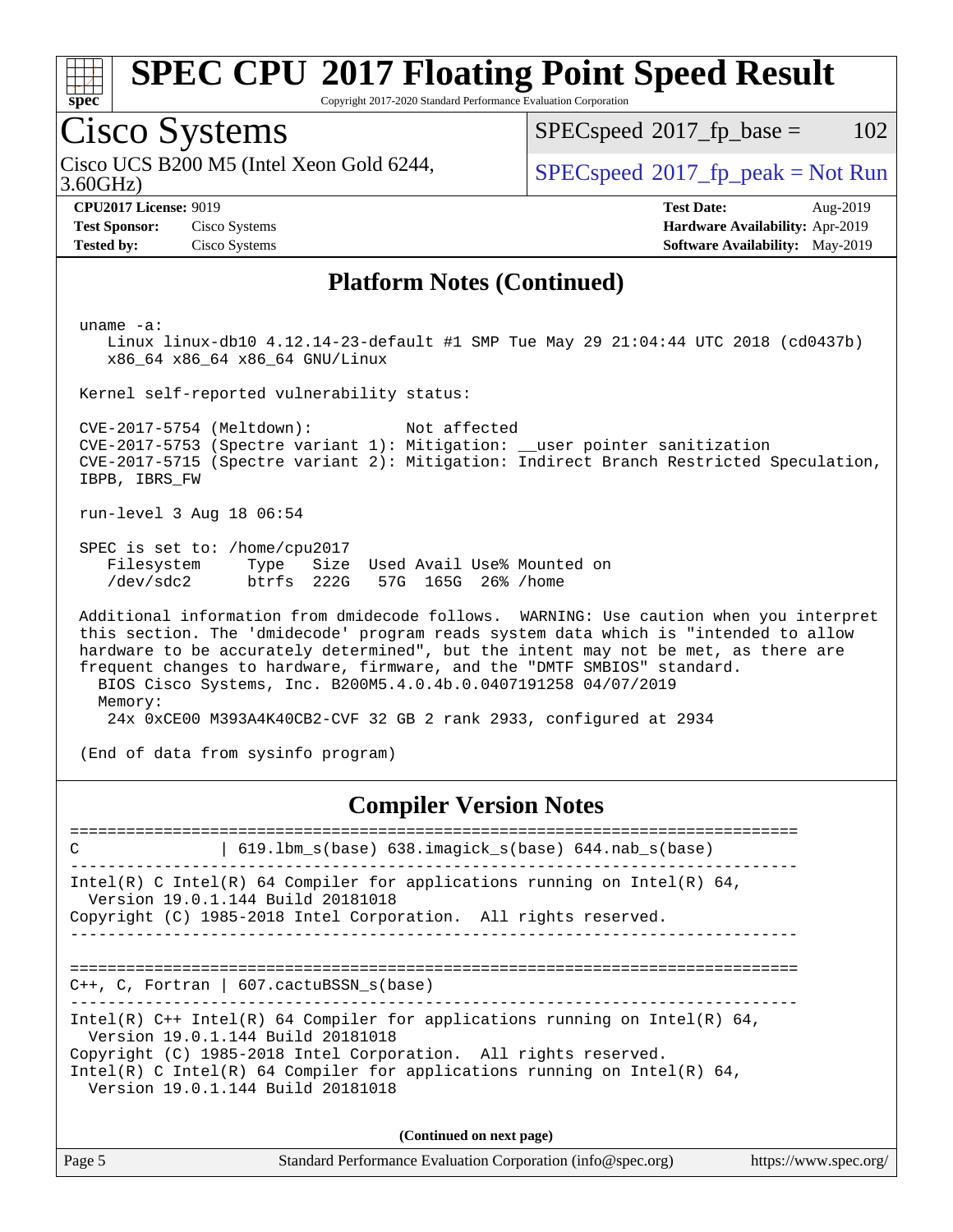

Copyright 2017-2020 Standard Performance Evaluation Corporation

# Cisco Systems

Cisco UCS B200 M5 (Intel Xeon Gold 6244,  $SPECspeed^{\circ}2017\_fp\_peak = Not Run$  $SPECspeed^{\circ}2017\_fp\_peak = Not Run$ 

 $SPECspeed^{\circledcirc}2017_fp\_base = 102$  $SPECspeed^{\circledcirc}2017_fp\_base = 102$ 

3.60GHz)

**[Tested by:](http://www.spec.org/auto/cpu2017/Docs/result-fields.html#Testedby)** Cisco Systems **[Software Availability:](http://www.spec.org/auto/cpu2017/Docs/result-fields.html#SoftwareAvailability)** May-2019

**[CPU2017 License:](http://www.spec.org/auto/cpu2017/Docs/result-fields.html#CPU2017License)** 9019 **[Test Date:](http://www.spec.org/auto/cpu2017/Docs/result-fields.html#TestDate)** Aug-2019 **[Test Sponsor:](http://www.spec.org/auto/cpu2017/Docs/result-fields.html#TestSponsor)** Cisco Systems **[Hardware Availability:](http://www.spec.org/auto/cpu2017/Docs/result-fields.html#HardwareAvailability)** Apr-2019

### **[Compiler Version Notes \(Continued\)](http://www.spec.org/auto/cpu2017/Docs/result-fields.html#CompilerVersionNotes)**

|                                                                                                                                                                                                                                                                                                                                                                            | Copyright (C) 1985-2018 Intel Corporation. All rights reserved.<br>$Intel(R)$ Fortran Intel(R) 64 Compiler for applications running on Intel(R)<br>64, Version 19.0.1.144 Build 20181018<br>Copyright (C) 1985-2018 Intel Corporation. All rights reserved. |  |  |  |  |  |
|----------------------------------------------------------------------------------------------------------------------------------------------------------------------------------------------------------------------------------------------------------------------------------------------------------------------------------------------------------------------------|-------------------------------------------------------------------------------------------------------------------------------------------------------------------------------------------------------------------------------------------------------------|--|--|--|--|--|
| Fortran                                                                                                                                                                                                                                                                                                                                                                    | $603.bwaves_s(base) 649.fotonik3d_s(base) 654.roms_s(base)$                                                                                                                                                                                                 |  |  |  |  |  |
|                                                                                                                                                                                                                                                                                                                                                                            | Intel(R) Fortran Intel(R) 64 Compiler for applications running on Intel(R)<br>64, Version 19.0.1.144 Build 20181018<br>Copyright (C) 1985-2018 Intel Corporation. All rights reserved.                                                                      |  |  |  |  |  |
|                                                                                                                                                                                                                                                                                                                                                                            | Fortran, $C = \{621. \text{wrf s}(\text{base}) \}$ 627. cam4 s(base) 628. pop2 s(base)                                                                                                                                                                      |  |  |  |  |  |
| Intel(R) Fortran Intel(R) 64 Compiler for applications running on Intel(R)<br>64, Version 19.0.1.144 Build 20181018<br>Copyright (C) 1985-2018 Intel Corporation. All rights reserved.<br>Intel(R) C Intel(R) 64 Compiler for applications running on Intel(R) 64,<br>Version 19.0.1.144 Build 20181018<br>Copyright (C) 1985-2018 Intel Corporation. All rights reserved. |                                                                                                                                                                                                                                                             |  |  |  |  |  |

## **[Base Compiler Invocation](http://www.spec.org/auto/cpu2017/Docs/result-fields.html#BaseCompilerInvocation)**

[C benchmarks](http://www.spec.org/auto/cpu2017/Docs/result-fields.html#Cbenchmarks): [icc -m64 -std=c11](http://www.spec.org/cpu2017/results/res2019q3/cpu2017-20190820-17211.flags.html#user_CCbase_intel_icc_64bit_c11_33ee0cdaae7deeeab2a9725423ba97205ce30f63b9926c2519791662299b76a0318f32ddfffdc46587804de3178b4f9328c46fa7c2b0cd779d7a61945c91cd35)

[Fortran benchmarks](http://www.spec.org/auto/cpu2017/Docs/result-fields.html#Fortranbenchmarks): [ifort -m64](http://www.spec.org/cpu2017/results/res2019q3/cpu2017-20190820-17211.flags.html#user_FCbase_intel_ifort_64bit_24f2bb282fbaeffd6157abe4f878425411749daecae9a33200eee2bee2fe76f3b89351d69a8130dd5949958ce389cf37ff59a95e7a40d588e8d3a57e0c3fd751)

[Benchmarks using both Fortran and C](http://www.spec.org/auto/cpu2017/Docs/result-fields.html#BenchmarksusingbothFortranandC): [ifort -m64](http://www.spec.org/cpu2017/results/res2019q3/cpu2017-20190820-17211.flags.html#user_CC_FCbase_intel_ifort_64bit_24f2bb282fbaeffd6157abe4f878425411749daecae9a33200eee2bee2fe76f3b89351d69a8130dd5949958ce389cf37ff59a95e7a40d588e8d3a57e0c3fd751) [icc -m64 -std=c11](http://www.spec.org/cpu2017/results/res2019q3/cpu2017-20190820-17211.flags.html#user_CC_FCbase_intel_icc_64bit_c11_33ee0cdaae7deeeab2a9725423ba97205ce30f63b9926c2519791662299b76a0318f32ddfffdc46587804de3178b4f9328c46fa7c2b0cd779d7a61945c91cd35)

[Benchmarks using Fortran, C, and C++:](http://www.spec.org/auto/cpu2017/Docs/result-fields.html#BenchmarksusingFortranCandCXX) [icpc -m64](http://www.spec.org/cpu2017/results/res2019q3/cpu2017-20190820-17211.flags.html#user_CC_CXX_FCbase_intel_icpc_64bit_4ecb2543ae3f1412ef961e0650ca070fec7b7afdcd6ed48761b84423119d1bf6bdf5cad15b44d48e7256388bc77273b966e5eb805aefd121eb22e9299b2ec9d9) [icc -m64 -std=c11](http://www.spec.org/cpu2017/results/res2019q3/cpu2017-20190820-17211.flags.html#user_CC_CXX_FCbase_intel_icc_64bit_c11_33ee0cdaae7deeeab2a9725423ba97205ce30f63b9926c2519791662299b76a0318f32ddfffdc46587804de3178b4f9328c46fa7c2b0cd779d7a61945c91cd35) [ifort -m64](http://www.spec.org/cpu2017/results/res2019q3/cpu2017-20190820-17211.flags.html#user_CC_CXX_FCbase_intel_ifort_64bit_24f2bb282fbaeffd6157abe4f878425411749daecae9a33200eee2bee2fe76f3b89351d69a8130dd5949958ce389cf37ff59a95e7a40d588e8d3a57e0c3fd751)

## **[Base Portability Flags](http://www.spec.org/auto/cpu2017/Docs/result-fields.html#BasePortabilityFlags)**

 603.bwaves\_s: [-DSPEC\\_LP64](http://www.spec.org/cpu2017/results/res2019q3/cpu2017-20190820-17211.flags.html#suite_basePORTABILITY603_bwaves_s_DSPEC_LP64) 607.cactuBSSN\_s: [-DSPEC\\_LP64](http://www.spec.org/cpu2017/results/res2019q3/cpu2017-20190820-17211.flags.html#suite_basePORTABILITY607_cactuBSSN_s_DSPEC_LP64)

**(Continued on next page)**

Page 6 Standard Performance Evaluation Corporation [\(info@spec.org\)](mailto:info@spec.org) <https://www.spec.org/>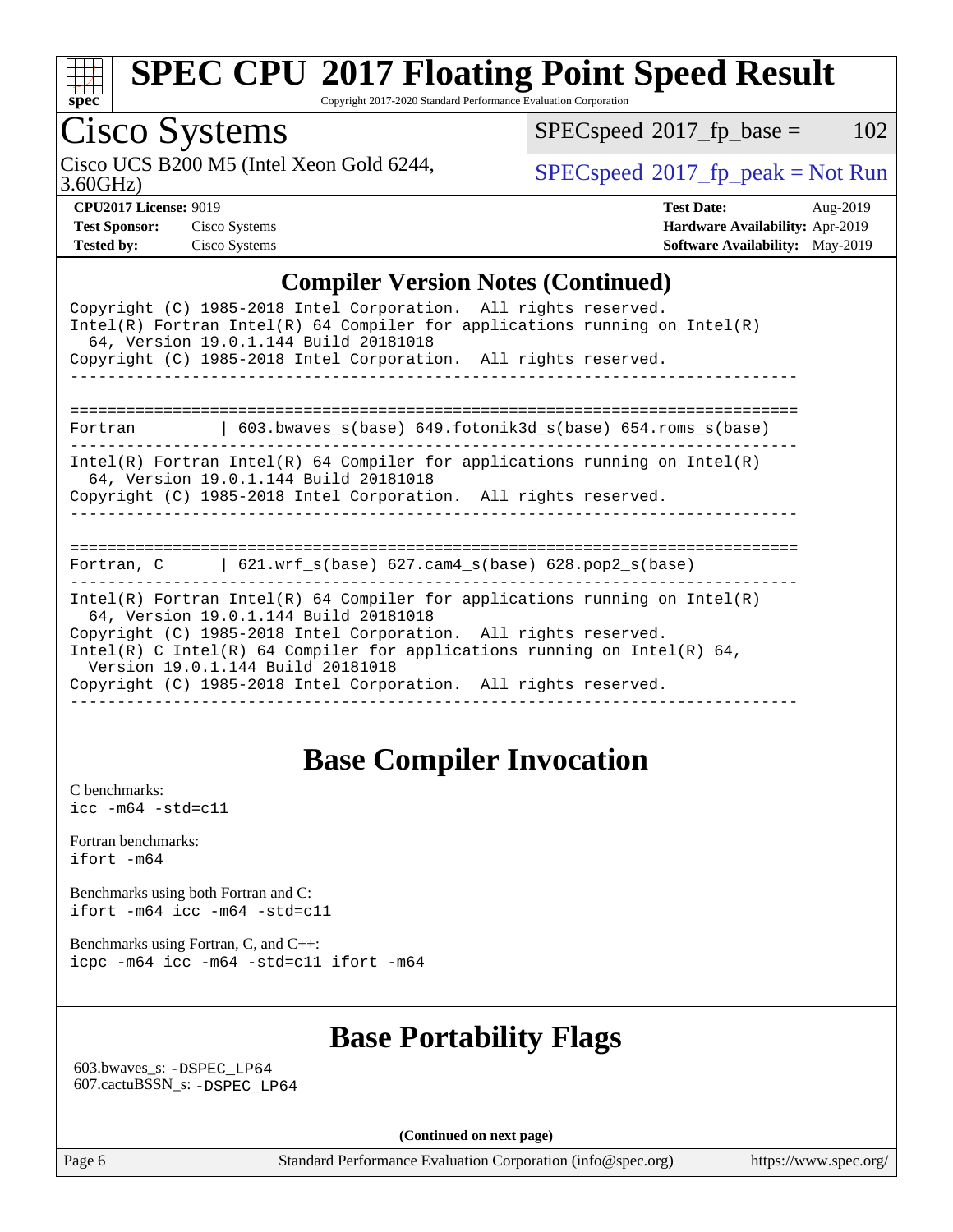

Copyright 2017-2020 Standard Performance Evaluation Corporation

## Cisco Systems

3.60GHz) Cisco UCS B200 M5 (Intel Xeon Gold 6244,  $SPECspeed^{\circ}2017\_fp\_peak = Not Run$  $SPECspeed^{\circ}2017\_fp\_peak = Not Run$ 

 $SPEC speed^{\circ}2017$  fp base = 102

| $CI Q = 1 / LICUSC. 7017$ |               |
|---------------------------|---------------|
| <b>Test Sponsor:</b>      | Cisco Systems |
| Tested hv.                | Cisco Systems |

**[CPU2017 License:](http://www.spec.org/auto/cpu2017/Docs/result-fields.html#CPU2017License)** 9019 **[Test Date:](http://www.spec.org/auto/cpu2017/Docs/result-fields.html#TestDate)** Aug-2019 **[Hardware Availability:](http://www.spec.org/auto/cpu2017/Docs/result-fields.html#HardwareAvailability)** Apr-2019 **[Tested by:](http://www.spec.org/auto/cpu2017/Docs/result-fields.html#Testedby)** Cisco Systems **[Software Availability:](http://www.spec.org/auto/cpu2017/Docs/result-fields.html#SoftwareAvailability)** May-2019

## **[Base Portability Flags \(Continued\)](http://www.spec.org/auto/cpu2017/Docs/result-fields.html#BasePortabilityFlags)**

619.1bm  $s: -DSPEC$  LP64 621.wrf\_s: [-DSPEC\\_LP64](http://www.spec.org/cpu2017/results/res2019q3/cpu2017-20190820-17211.flags.html#suite_basePORTABILITY621_wrf_s_DSPEC_LP64) [-DSPEC\\_CASE\\_FLAG](http://www.spec.org/cpu2017/results/res2019q3/cpu2017-20190820-17211.flags.html#b621.wrf_s_baseCPORTABILITY_DSPEC_CASE_FLAG) [-convert big\\_endian](http://www.spec.org/cpu2017/results/res2019q3/cpu2017-20190820-17211.flags.html#user_baseFPORTABILITY621_wrf_s_convert_big_endian_c3194028bc08c63ac5d04de18c48ce6d347e4e562e8892b8bdbdc0214820426deb8554edfa529a3fb25a586e65a3d812c835984020483e7e73212c4d31a38223) 627.cam4\_s: [-DSPEC\\_LP64](http://www.spec.org/cpu2017/results/res2019q3/cpu2017-20190820-17211.flags.html#suite_basePORTABILITY627_cam4_s_DSPEC_LP64) [-DSPEC\\_CASE\\_FLAG](http://www.spec.org/cpu2017/results/res2019q3/cpu2017-20190820-17211.flags.html#b627.cam4_s_baseCPORTABILITY_DSPEC_CASE_FLAG) 628.pop2\_s: [-DSPEC\\_LP64](http://www.spec.org/cpu2017/results/res2019q3/cpu2017-20190820-17211.flags.html#suite_basePORTABILITY628_pop2_s_DSPEC_LP64) [-DSPEC\\_CASE\\_FLAG](http://www.spec.org/cpu2017/results/res2019q3/cpu2017-20190820-17211.flags.html#b628.pop2_s_baseCPORTABILITY_DSPEC_CASE_FLAG) [-convert big\\_endian](http://www.spec.org/cpu2017/results/res2019q3/cpu2017-20190820-17211.flags.html#user_baseFPORTABILITY628_pop2_s_convert_big_endian_c3194028bc08c63ac5d04de18c48ce6d347e4e562e8892b8bdbdc0214820426deb8554edfa529a3fb25a586e65a3d812c835984020483e7e73212c4d31a38223) [-assume byterecl](http://www.spec.org/cpu2017/results/res2019q3/cpu2017-20190820-17211.flags.html#user_baseFPORTABILITY628_pop2_s_assume_byterecl_7e47d18b9513cf18525430bbf0f2177aa9bf368bc7a059c09b2c06a34b53bd3447c950d3f8d6c70e3faf3a05c8557d66a5798b567902e8849adc142926523472) 638.imagick\_s: [-DSPEC\\_LP64](http://www.spec.org/cpu2017/results/res2019q3/cpu2017-20190820-17211.flags.html#suite_basePORTABILITY638_imagick_s_DSPEC_LP64) 644.nab\_s: [-DSPEC\\_LP64](http://www.spec.org/cpu2017/results/res2019q3/cpu2017-20190820-17211.flags.html#suite_basePORTABILITY644_nab_s_DSPEC_LP64) 649.fotonik3d\_s: [-DSPEC\\_LP64](http://www.spec.org/cpu2017/results/res2019q3/cpu2017-20190820-17211.flags.html#suite_basePORTABILITY649_fotonik3d_s_DSPEC_LP64) 654.roms\_s: [-DSPEC\\_LP64](http://www.spec.org/cpu2017/results/res2019q3/cpu2017-20190820-17211.flags.html#suite_basePORTABILITY654_roms_s_DSPEC_LP64)

## **[Base Optimization Flags](http://www.spec.org/auto/cpu2017/Docs/result-fields.html#BaseOptimizationFlags)**

[C benchmarks](http://www.spec.org/auto/cpu2017/Docs/result-fields.html#Cbenchmarks):

[-xCORE-AVX512](http://www.spec.org/cpu2017/results/res2019q3/cpu2017-20190820-17211.flags.html#user_CCbase_f-xCORE-AVX512) [-ipo](http://www.spec.org/cpu2017/results/res2019q3/cpu2017-20190820-17211.flags.html#user_CCbase_f-ipo) [-O3](http://www.spec.org/cpu2017/results/res2019q3/cpu2017-20190820-17211.flags.html#user_CCbase_f-O3) [-no-prec-div](http://www.spec.org/cpu2017/results/res2019q3/cpu2017-20190820-17211.flags.html#user_CCbase_f-no-prec-div) [-qopt-prefetch](http://www.spec.org/cpu2017/results/res2019q3/cpu2017-20190820-17211.flags.html#user_CCbase_f-qopt-prefetch) [-ffinite-math-only](http://www.spec.org/cpu2017/results/res2019q3/cpu2017-20190820-17211.flags.html#user_CCbase_f_finite_math_only_cb91587bd2077682c4b38af759c288ed7c732db004271a9512da14a4f8007909a5f1427ecbf1a0fb78ff2a814402c6114ac565ca162485bbcae155b5e4258871) [-qopt-mem-layout-trans=4](http://www.spec.org/cpu2017/results/res2019q3/cpu2017-20190820-17211.flags.html#user_CCbase_f-qopt-mem-layout-trans_fa39e755916c150a61361b7846f310bcdf6f04e385ef281cadf3647acec3f0ae266d1a1d22d972a7087a248fd4e6ca390a3634700869573d231a252c784941a8) [-qopenmp](http://www.spec.org/cpu2017/results/res2019q3/cpu2017-20190820-17211.flags.html#user_CCbase_qopenmp_16be0c44f24f464004c6784a7acb94aca937f053568ce72f94b139a11c7c168634a55f6653758ddd83bcf7b8463e8028bb0b48b77bcddc6b78d5d95bb1df2967) [-DSPEC\\_OPENMP](http://www.spec.org/cpu2017/results/res2019q3/cpu2017-20190820-17211.flags.html#suite_CCbase_DSPEC_OPENMP)

[Fortran benchmarks](http://www.spec.org/auto/cpu2017/Docs/result-fields.html#Fortranbenchmarks):

[-DSPEC\\_OPENMP](http://www.spec.org/cpu2017/results/res2019q3/cpu2017-20190820-17211.flags.html#suite_FCbase_DSPEC_OPENMP) [-xCORE-AVX512](http://www.spec.org/cpu2017/results/res2019q3/cpu2017-20190820-17211.flags.html#user_FCbase_f-xCORE-AVX512) [-ipo](http://www.spec.org/cpu2017/results/res2019q3/cpu2017-20190820-17211.flags.html#user_FCbase_f-ipo) [-O3](http://www.spec.org/cpu2017/results/res2019q3/cpu2017-20190820-17211.flags.html#user_FCbase_f-O3) [-no-prec-div](http://www.spec.org/cpu2017/results/res2019q3/cpu2017-20190820-17211.flags.html#user_FCbase_f-no-prec-div) [-qopt-prefetch](http://www.spec.org/cpu2017/results/res2019q3/cpu2017-20190820-17211.flags.html#user_FCbase_f-qopt-prefetch) [-ffinite-math-only](http://www.spec.org/cpu2017/results/res2019q3/cpu2017-20190820-17211.flags.html#user_FCbase_f_finite_math_only_cb91587bd2077682c4b38af759c288ed7c732db004271a9512da14a4f8007909a5f1427ecbf1a0fb78ff2a814402c6114ac565ca162485bbcae155b5e4258871) [-qopt-mem-layout-trans=4](http://www.spec.org/cpu2017/results/res2019q3/cpu2017-20190820-17211.flags.html#user_FCbase_f-qopt-mem-layout-trans_fa39e755916c150a61361b7846f310bcdf6f04e385ef281cadf3647acec3f0ae266d1a1d22d972a7087a248fd4e6ca390a3634700869573d231a252c784941a8) [-qopenmp](http://www.spec.org/cpu2017/results/res2019q3/cpu2017-20190820-17211.flags.html#user_FCbase_qopenmp_16be0c44f24f464004c6784a7acb94aca937f053568ce72f94b139a11c7c168634a55f6653758ddd83bcf7b8463e8028bb0b48b77bcddc6b78d5d95bb1df2967) [-nostandard-realloc-lhs](http://www.spec.org/cpu2017/results/res2019q3/cpu2017-20190820-17211.flags.html#user_FCbase_f_2003_std_realloc_82b4557e90729c0f113870c07e44d33d6f5a304b4f63d4c15d2d0f1fab99f5daaed73bdb9275d9ae411527f28b936061aa8b9c8f2d63842963b95c9dd6426b8a)

[Benchmarks using both Fortran and C](http://www.spec.org/auto/cpu2017/Docs/result-fields.html#BenchmarksusingbothFortranandC):

[-xCORE-AVX512](http://www.spec.org/cpu2017/results/res2019q3/cpu2017-20190820-17211.flags.html#user_CC_FCbase_f-xCORE-AVX512) [-ipo](http://www.spec.org/cpu2017/results/res2019q3/cpu2017-20190820-17211.flags.html#user_CC_FCbase_f-ipo) -03 [-no-prec-div](http://www.spec.org/cpu2017/results/res2019q3/cpu2017-20190820-17211.flags.html#user_CC_FCbase_f-no-prec-div) [-qopt-prefetch](http://www.spec.org/cpu2017/results/res2019q3/cpu2017-20190820-17211.flags.html#user_CC_FCbase_f-qopt-prefetch) [-ffinite-math-only](http://www.spec.org/cpu2017/results/res2019q3/cpu2017-20190820-17211.flags.html#user_CC_FCbase_f_finite_math_only_cb91587bd2077682c4b38af759c288ed7c732db004271a9512da14a4f8007909a5f1427ecbf1a0fb78ff2a814402c6114ac565ca162485bbcae155b5e4258871) [-qopt-mem-layout-trans=4](http://www.spec.org/cpu2017/results/res2019q3/cpu2017-20190820-17211.flags.html#user_CC_FCbase_f-qopt-mem-layout-trans_fa39e755916c150a61361b7846f310bcdf6f04e385ef281cadf3647acec3f0ae266d1a1d22d972a7087a248fd4e6ca390a3634700869573d231a252c784941a8) [-qopenmp](http://www.spec.org/cpu2017/results/res2019q3/cpu2017-20190820-17211.flags.html#user_CC_FCbase_qopenmp_16be0c44f24f464004c6784a7acb94aca937f053568ce72f94b139a11c7c168634a55f6653758ddd83bcf7b8463e8028bb0b48b77bcddc6b78d5d95bb1df2967) [-DSPEC\\_OPENMP](http://www.spec.org/cpu2017/results/res2019q3/cpu2017-20190820-17211.flags.html#suite_CC_FCbase_DSPEC_OPENMP) [-nostandard-realloc-lhs](http://www.spec.org/cpu2017/results/res2019q3/cpu2017-20190820-17211.flags.html#user_CC_FCbase_f_2003_std_realloc_82b4557e90729c0f113870c07e44d33d6f5a304b4f63d4c15d2d0f1fab99f5daaed73bdb9275d9ae411527f28b936061aa8b9c8f2d63842963b95c9dd6426b8a)

[Benchmarks using Fortran, C, and C++:](http://www.spec.org/auto/cpu2017/Docs/result-fields.html#BenchmarksusingFortranCandCXX)

[-xCORE-AVX512](http://www.spec.org/cpu2017/results/res2019q3/cpu2017-20190820-17211.flags.html#user_CC_CXX_FCbase_f-xCORE-AVX512) [-ipo](http://www.spec.org/cpu2017/results/res2019q3/cpu2017-20190820-17211.flags.html#user_CC_CXX_FCbase_f-ipo) [-O3](http://www.spec.org/cpu2017/results/res2019q3/cpu2017-20190820-17211.flags.html#user_CC_CXX_FCbase_f-O3) [-no-prec-div](http://www.spec.org/cpu2017/results/res2019q3/cpu2017-20190820-17211.flags.html#user_CC_CXX_FCbase_f-no-prec-div) [-qopt-prefetch](http://www.spec.org/cpu2017/results/res2019q3/cpu2017-20190820-17211.flags.html#user_CC_CXX_FCbase_f-qopt-prefetch) [-ffinite-math-only](http://www.spec.org/cpu2017/results/res2019q3/cpu2017-20190820-17211.flags.html#user_CC_CXX_FCbase_f_finite_math_only_cb91587bd2077682c4b38af759c288ed7c732db004271a9512da14a4f8007909a5f1427ecbf1a0fb78ff2a814402c6114ac565ca162485bbcae155b5e4258871) [-qopt-mem-layout-trans=4](http://www.spec.org/cpu2017/results/res2019q3/cpu2017-20190820-17211.flags.html#user_CC_CXX_FCbase_f-qopt-mem-layout-trans_fa39e755916c150a61361b7846f310bcdf6f04e385ef281cadf3647acec3f0ae266d1a1d22d972a7087a248fd4e6ca390a3634700869573d231a252c784941a8) [-qopenmp](http://www.spec.org/cpu2017/results/res2019q3/cpu2017-20190820-17211.flags.html#user_CC_CXX_FCbase_qopenmp_16be0c44f24f464004c6784a7acb94aca937f053568ce72f94b139a11c7c168634a55f6653758ddd83bcf7b8463e8028bb0b48b77bcddc6b78d5d95bb1df2967) [-DSPEC\\_OPENMP](http://www.spec.org/cpu2017/results/res2019q3/cpu2017-20190820-17211.flags.html#suite_CC_CXX_FCbase_DSPEC_OPENMP) [-nostandard-realloc-lhs](http://www.spec.org/cpu2017/results/res2019q3/cpu2017-20190820-17211.flags.html#user_CC_CXX_FCbase_f_2003_std_realloc_82b4557e90729c0f113870c07e44d33d6f5a304b4f63d4c15d2d0f1fab99f5daaed73bdb9275d9ae411527f28b936061aa8b9c8f2d63842963b95c9dd6426b8a)

[The flags files that were used to format this result can be browsed at](tmsearch) <http://www.spec.org/cpu2017/flags/Intel-ic19.0u1-official-linux64.2019-07-09.html> <http://www.spec.org/cpu2017/flags/Cisco-Platform-Settings-V1.2-revH.2019-07-31.html>

[You can also download the XML flags sources by saving the following links:](tmsearch) <http://www.spec.org/cpu2017/flags/Intel-ic19.0u1-official-linux64.2019-07-09.xml> <http://www.spec.org/cpu2017/flags/Cisco-Platform-Settings-V1.2-revH.2019-07-31.xml>